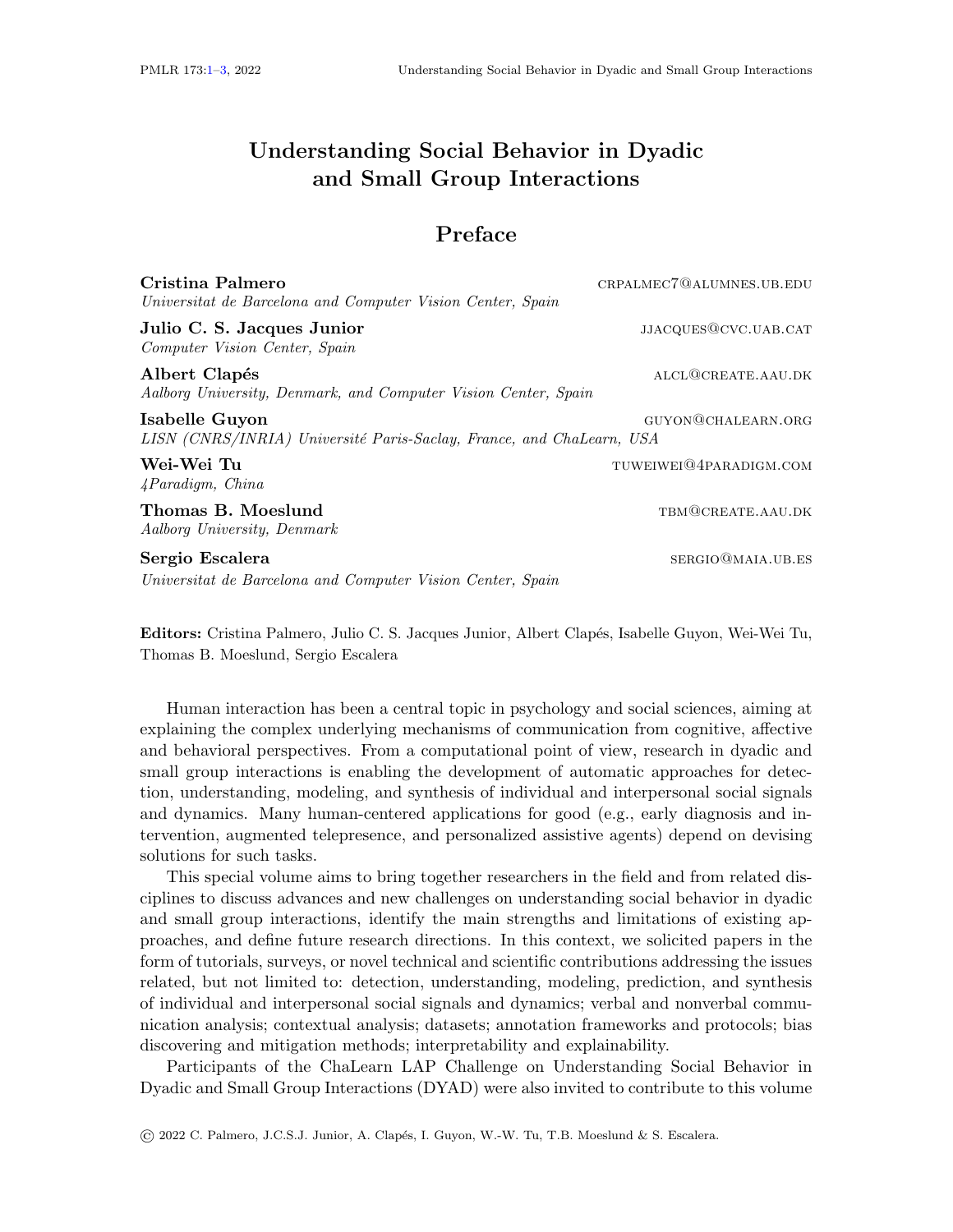to present their proposed methodologies. The DYAD challenge and associated workshop were held in conjunction with the International Conference on Computer Vision (ICCV), 2021. Other researchers interested in contributing to this volume were invited to the workshop to briefly present their work as *sneak peek* presentations.

Invitations to contribute did not imply guaranteed paper acceptance. All submitted papers followed a rigorous peer-review process, and accepted papers were asked to carefully address the reviewers' comments to improve the final version of the papers. The selected 11 papers propose novel advances or discuss current approaches and potential future directions in the topics of personality recognition and perception, non-verbal behavior forecasting, body and head pose estimation, non-verbal synchrony, eye tracking, sentiment perception, and annotation frameworks. Each paper is described in short below.

The first paper, entitled "Chalearn LAP challenges on self-reported personality recognition and non-verbal behavior forecasting during social dyadic interactions: dataset, design, and results" summarizes the ChaLearn LAP DYAD'21 Challenge, the proposed baselines, and the results obtained by the top-performing solutions for each competition track: 1) self-reported personality recognition, and 2) behavior forecasting. The paper discusses the outcomes of each track, in addition to current related work and potential future research questions for each track topic. It also describes in detail the UDIVA v0.5 dataset, which was used for the challenge. The following five papers are associated to the challenge tracks. "Learning personalised models for automatic self-reported personality recognition", the winning approach of track 1, proposes to learn personalized models of self-reported Big-five personality traits using Neural Architecture Search (NAS), focusing on gender and age attributes. Results suggest that personalized models can improve the performance if compared to a generic model. In a post-challenge study, "Skeleton-based personality recognition using Laban movement analysis" presents a Graph Convolutional Network for estimating individuals' Big Five personality traits using a feature transformation based on Laban Movement Analysis, achieving higher performance than the state of the art without exposing imagelevel information to the network, which otherwise can leave the system susceptible to bias and result in ethical issues. Regarding track 2, "Context-aware human behaviour forecasting in dyadic interactions" introduces a generative framework with context awareness that captures the influence of the interacting partner's non-verbal signals on the target individual for behavior forecasting. Results show that the approach can efficiently capture the influence of the interacting partner's social signals on the target individual. The paper "Comparison of spatio-temporal models for human motion and pose forecasting in faceto-face interaction scenarios" explores the unimodal, dyadic, and multimodal capacities of several spatio-temporal models for human motion forecasting on UDIVA v0.5. Their Transformer-based architecture achieves state-of-the-art results on the novel dataset. In addition, the survey entitled " $Didn't$  see that coming: a survey on non-verbal social human behavior forecasting" proposes a taxonomy that unifies the works from the social signal forecasting and the human motion forecasting fields, which have traditionally omitted each other. Given their many conceptual and methodological similarities, the authors argue that they may benefit from a joint consideration.

The remaining five papers consider aspects not associated to the challenge. The work entitled "Head and body orientation estimation with sparse weak labels in free standing conversational settings" focuses on estimating human head and body orientations in free-